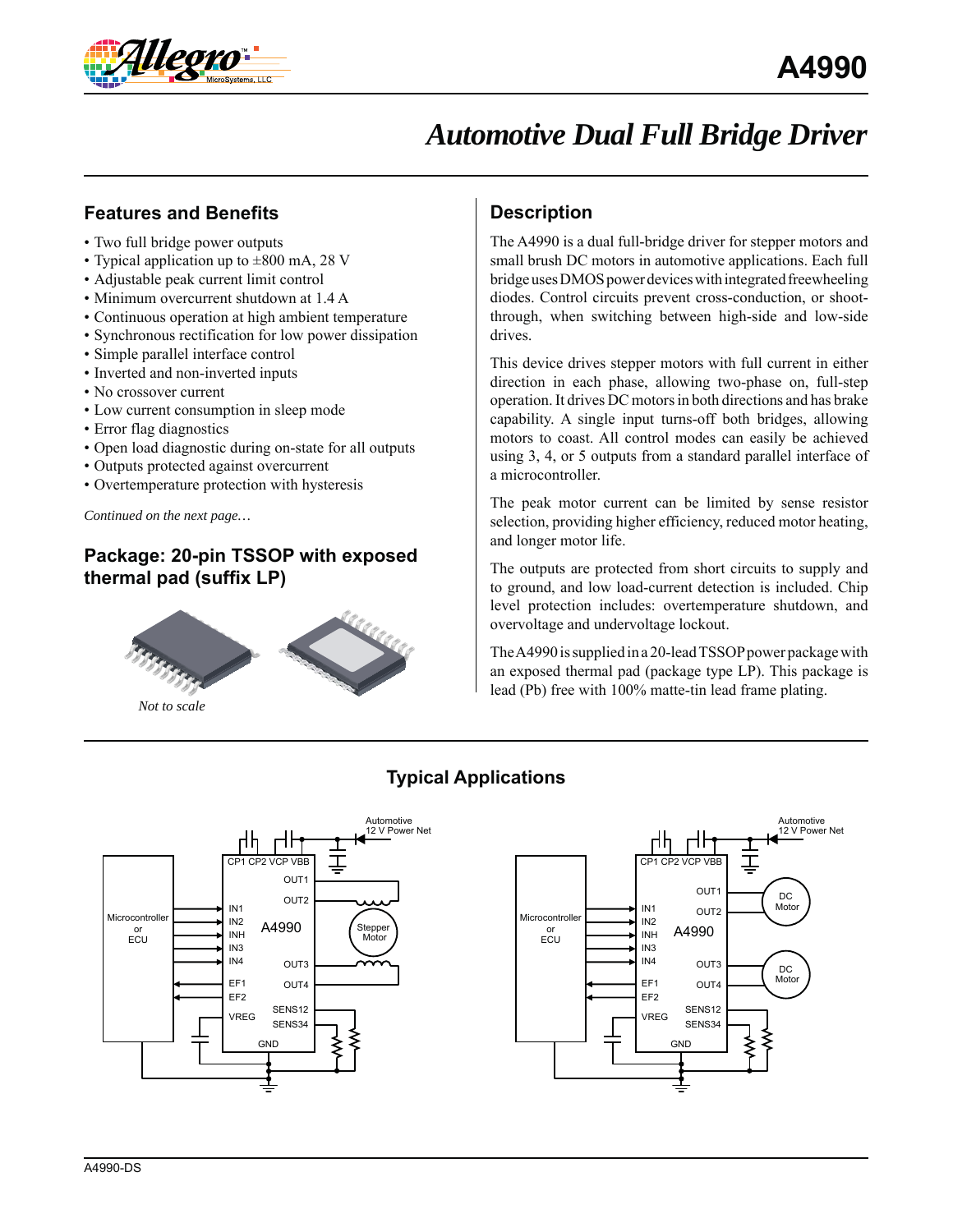#### **Features and Benefits (continued)**

- Overvoltage and undervoltage lockout
- 3.3 V / 5 V compatible inputs with hysteresis
- Thermally enhanced package (exposed pad)
- Fully integrated in a compact TSSOP package for space sensitive applications

#### **Selection Guide**

| <b>Part Number</b> | <b>Packing</b>                 | Package                                                                                |  |  |
|--------------------|--------------------------------|----------------------------------------------------------------------------------------|--|--|
| A4990KLPTR-T       | 4000 pieces per<br>13-in. reel | 4.4 mm $\times$ 6.5 mm, 1.2 mm nominal height<br>20-pin TSSOP with exposed thermal pad |  |  |

#### **Absolute Maximum Ratings** with respect to ground

| <b>Characteristic</b>                | Symbol            | <b>Notes</b>                                                                                                                                     | Rating                 | Unit       |
|--------------------------------------|-------------------|--------------------------------------------------------------------------------------------------------------------------------------------------|------------------------|------------|
| Load Supply Voltage                  | $V_{BB}$          |                                                                                                                                                  | $-0.3$ to 50           | $\vee$     |
| CP1 Pin                              |                   |                                                                                                                                                  | $-0.3$ to $V_{BR}$     | $\vee$     |
| CP2, VCP Pin                         |                   |                                                                                                                                                  | $-0.3$ to $V_{BB}$ + 8 | $\vee$     |
| OUT1, OUT2, OUT3, OUT4 Pins          |                   |                                                                                                                                                  | $-0.3$ to $V_{BR}$     | $\vee$     |
| IN1, IN2, IN3, IN4 Pins              |                   |                                                                                                                                                  | $-0.3$ to 6            | $\vee$     |
| <b>VREG Pin</b>                      |                   |                                                                                                                                                  | $-0.3$ to 8.5          | $\vee$     |
| <b>INH Pin</b>                       |                   |                                                                                                                                                  | $-0.3$ to 6            | $\vee$     |
| EF1, EF2 Pins                        |                   |                                                                                                                                                  | $-0.3$ to 6            | $\vee$     |
| SENS12, SENS34 Pins                  |                   |                                                                                                                                                  | $-0.3$ to 1            | $\vee$     |
| <b>Operating Ambient Temperature</b> | $T_A$             | L temperature range, limited by power<br>dissipation                                                                                             | $-40$ to 150           | °C         |
|                                      |                   | Continuous                                                                                                                                       | 150                    | °C         |
| Maximum Junction Temperature         | $T_{\rm d}$ (max) | Single overtemperature event not exceeding<br>10 s, cumulative lifetime duration not exceeding<br>10 hours, specified by design characterization | 175                    | $^{\circ}$ |
| Storage Temperature                  | $T_{\text{stg}}$  |                                                                                                                                                  | $-55$ to 150           | °C         |

#### **Thermal Characteristics** may require derating at maximum conditions, see application information

| <b>Characteristic</b>                            | <b>Symbol</b>   | <b>Test Conditions*</b>                                                      | Value | Unit l |
|--------------------------------------------------|-----------------|------------------------------------------------------------------------------|-------|--------|
| Package Thermal Resistance                       | $R_{\theta JA}$ | Estimated, on Package LH, on 4-layer PCB based on JEDEC standard             |       | °C/W   |
| (Junction to Ambient)                            |                 | Estimated, on 2-layer PCB with 3.8 in. <sup>2</sup> of copper area each side | 38    | °C/W   |
| Package Thermal Resistance<br>(Junction to Case) | $R_{\theta JC}$ | Estimated                                                                    |       | °C/W   |

\*Additional thermal information available on the Allegro website.

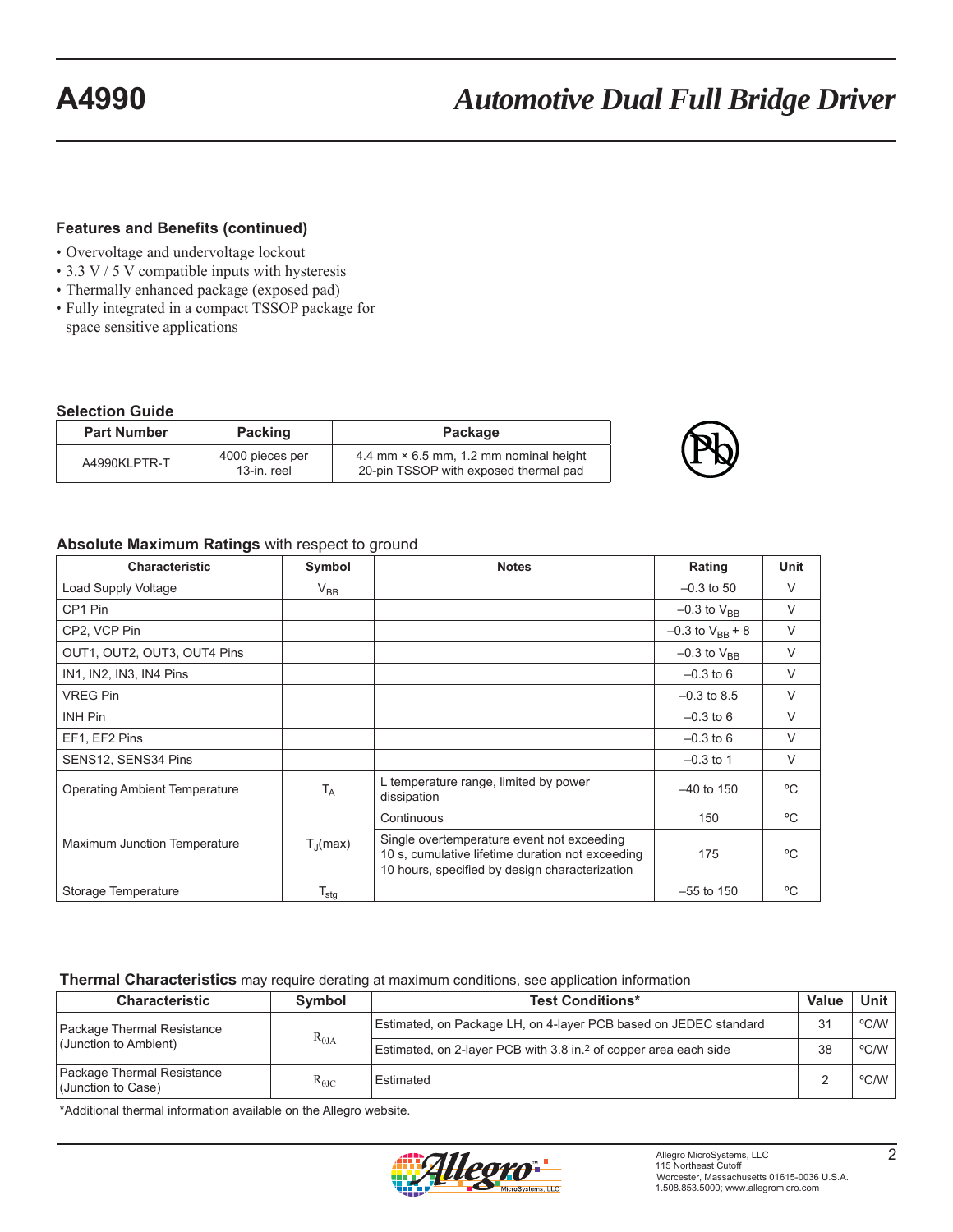#### **Pin-out Diagram**



#### **Terminal List Table**

| <b>Number</b>      | <b>Name</b>    | <b>Function</b>                                      |
|--------------------|----------------|------------------------------------------------------|
| CP <sub>1</sub>    | 17             | Charge pump capacitor                                |
| CP <sub>2</sub>    | 18             | Charge pump capacitor                                |
| EF <sub>1</sub>    | 3              | Error flag 1                                         |
| EF <sub>2</sub>    | 6              | Error flag 2                                         |
| <b>GND</b>         | 9              | Ground                                               |
| IN <sub>1</sub>    | $\overline{4}$ | Bridge control input 1, phase A                      |
| IN <sub>2</sub>    | 5              | Bridge control input 2, phase A                      |
| IN <sub>3</sub>    | 15             | Bridge control input 3, phase B                      |
| IN4                | 14             | Bridge control input 4, phase B                      |
| <b>INH</b>         | $\overline{7}$ | Drive disable input, active low                      |
| OUT <sub>1</sub>   | 2              | Bridge output 1, phase A                             |
| OUT <sub>2</sub>   | 19             | Bridge output 2, phase A                             |
| OUT <sub>3</sub>   | 8              | Bridge output 3, phase B                             |
| OUT4               | 12             | Bridge output 4, phase B                             |
| PAD                |                | Exposed thermal pad for enhanced thermal dissipation |
| SENS <sub>12</sub> | $\mathbf{1}$   | Current sense node, phase A bridge                   |
| SENS34             | 10             | Current sense node, phase B bridge                   |
| <b>VBB</b>         | 11, 20         | Motor supply voltage                                 |
| <b>VCP</b>         | 16             | Pump storage capacitor                               |
| <b>VREG</b>        | 13             | Regulated voltage                                    |

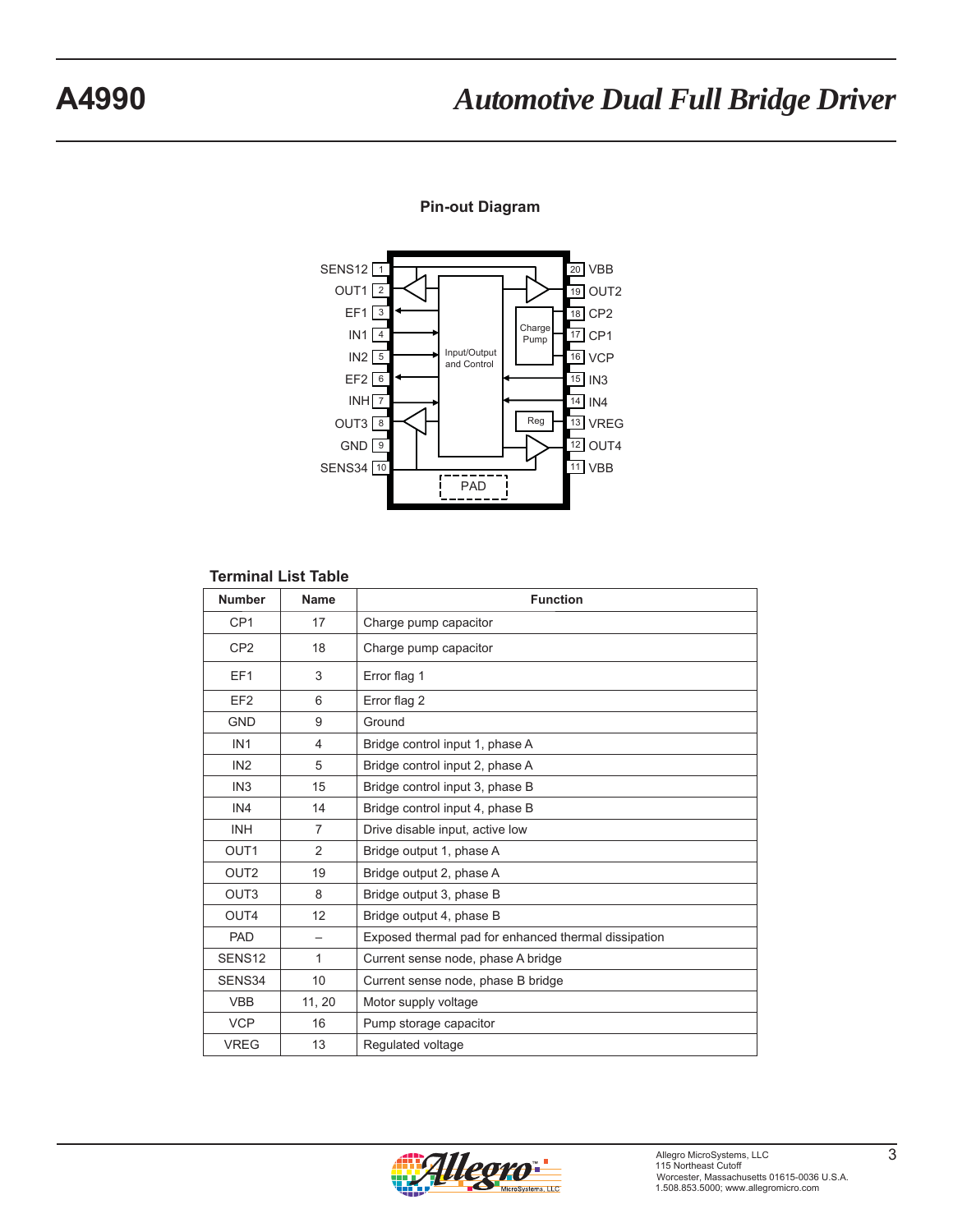

### **Functional Block Diagram**

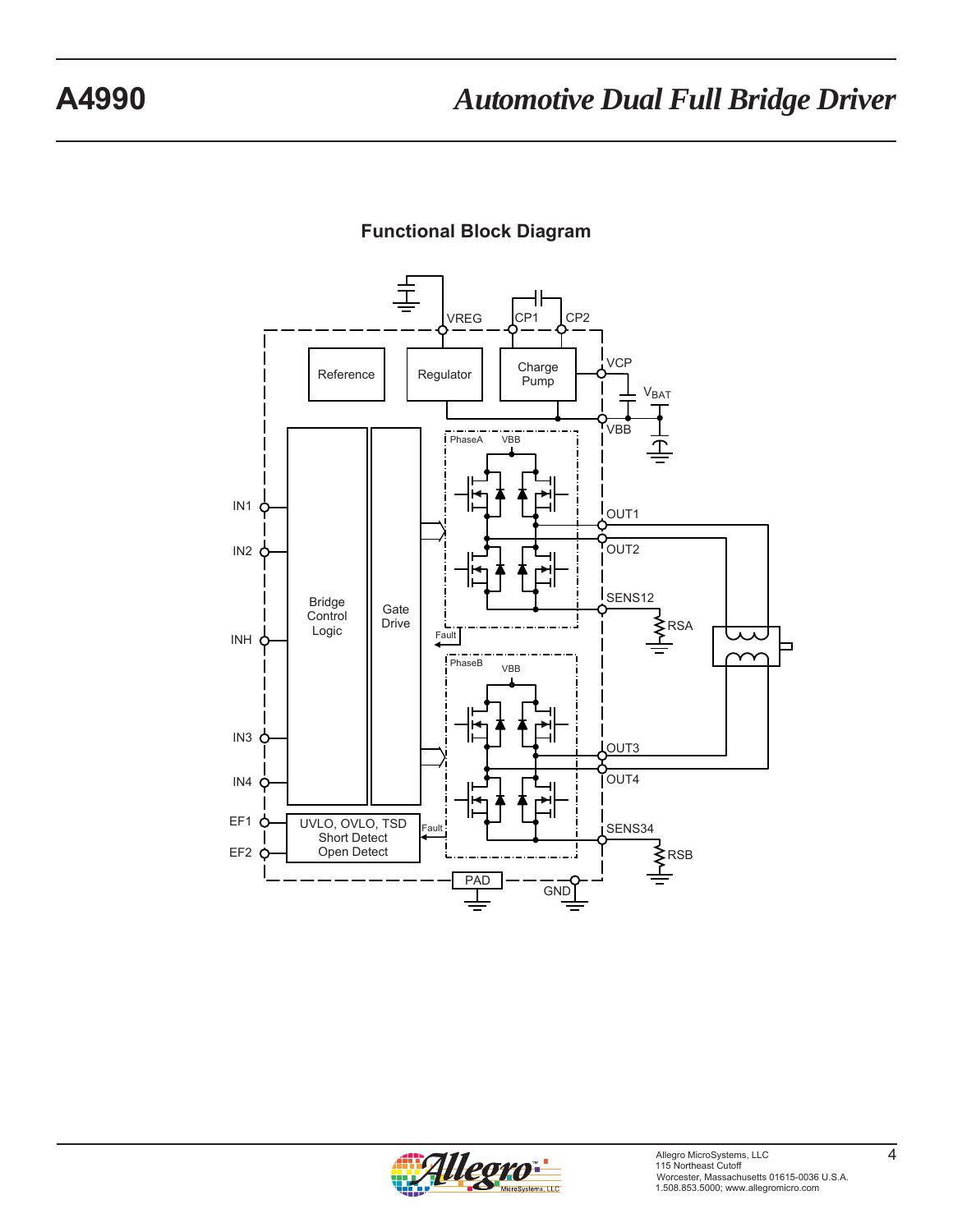#### **ELECTRICAL CHARACTERISTICS** Valid at  $T_J = -40^\circ$ C to 150 $^\circ$ C, V<sub>BB</sub> = 7 to 28 V; unless otherwise specified

| Characteristic                                      | Symbol                | ◡<br><b>Test Conditions</b>                                  | Min.                     | Typ.                     | Max.                     | Unit       |  |  |  |
|-----------------------------------------------------|-----------------------|--------------------------------------------------------------|--------------------------|--------------------------|--------------------------|------------|--|--|--|
| <b>Supplies</b>                                     |                       |                                                              |                          |                          |                          |            |  |  |  |
|                                                     | $V_{BB(func)}$        | Functional, no unsafe states                                 | $\Omega$                 | $\overline{\phantom{0}}$ | 50                       | $\vee$     |  |  |  |
| Load Supply Voltage Range <sup>1</sup>              | $V_{BB(op)}$          | Outputs driving                                              | 6                        | $\overline{\phantom{0}}$ | <b>V<sub>BBOV</sub></b>  | $\vee$     |  |  |  |
|                                                     |                       | $INH = high$ , $IN1 = IN3 = low$ , $IN2 = IN4 = high$        |                          | 7                        | 10                       | mA         |  |  |  |
| Load Supply Quiescent Current                       | <b>IBBQ</b>           | INH < 0.5 V, sleep mode                                      | $\overline{\phantom{0}}$ | $\mathbf{1}$             | 5                        | μA         |  |  |  |
| Charge Pump Voltage                                 | $V_{\text{CP}}$       | $V_{BB}$ > 7.5 V, INH = high                                 | $\overline{\phantom{0}}$ | $V_{BB} + 6.7$           |                          | $\vee$     |  |  |  |
| Internal Regulator Voltage                          | $V_{REG}$             | INH = high, $V_{BB}$ > 7.5 V                                 | $\overline{\phantom{0}}$ | 7.2                      | $\qquad \qquad -$        | $\vee$     |  |  |  |
| Internal Regulator Dropout Voltage                  | $V_{REGDO}$           | INH = high, $V_{BB}$ > 5.6 V                                 | $\qquad \qquad -$        | 100                      | 200                      | mV         |  |  |  |
| <b>Motor Bridge Output</b>                          |                       |                                                              |                          |                          |                          |            |  |  |  |
|                                                     |                       | $V_{BB}$ = 13.5 V, $I_{OUT}$ = -1 A, T <sub>J</sub> = 25°C   | $\qquad \qquad -$        | 500                      | 600                      | $m\Omega$  |  |  |  |
| High-Side On-Resistance <sup>2</sup>                | $R_{DS(on)H}$         | $V_{BB}$ = 13.5 V, $I_{OUT}$ = -1 A, T <sub>J</sub> = 150 °C | $\qquad \qquad -$        | 900                      | 1100                     | $m\Omega$  |  |  |  |
|                                                     |                       | $V_{BB}$ = 7 V, $I_{OUT}$ = -1 A, T <sub>J</sub> = 25°C      | $\overline{\phantom{0}}$ | 625                      | 750                      | $m\Omega$  |  |  |  |
| High-Side Body Diode Forward<br>Voltage             | $V_{\text{fH}}$       | $I_f = 1 A$                                                  |                          |                          | 1.4                      | $\vee$     |  |  |  |
|                                                     |                       | $V_{BB}$ = 13.5 V, $I_{OUT}$ = 1 A, T <sub>J</sub> = 25°C    |                          | 500                      | 600                      | $m\Omega$  |  |  |  |
| Low-Side On-Resistance                              | $R_{DS(on)L}$         | $V_{BB}$ = 13.5 V, $I_{OUT}$ = 1 A, T <sub>J</sub> = 150°C   |                          | 900                      | 1100                     | $m\Omega$  |  |  |  |
|                                                     |                       | $V_{BB}$ = 7 V, $I_{OUT}$ = 1 A, T <sub>J</sub> = 25°C       |                          | 625                      | 750                      | $m\Omega$  |  |  |  |
| Low-Side Body Diode Forward<br>Voltage <sup>2</sup> | $V_{fL}$              | $I_f = -1$ A                                                 |                          | $\qquad \qquad -$        | 1.4                      | $\vee$     |  |  |  |
| Dead Time                                           | $t_{DEAD}$            |                                                              | $\qquad \qquad -$        | 500                      | $\overline{\phantom{0}}$ | ns         |  |  |  |
|                                                     |                       | INH = high, $V_{OUT} = V_{BB}$                               | $-120$                   | $-65$                    | $\qquad \qquad -$        | μA         |  |  |  |
|                                                     |                       | INH = high, $V_{\text{OUT}}$ = 0 V                           | $-200$                   | $-120$                   | $\qquad \qquad -$        | μA         |  |  |  |
| Output Leakage Current <sup>2</sup>                 | $I_{\text{OUT(Ikg)}}$ | INH = low, $V_{OUT} = V_{BB}$                                | $\overline{\phantom{0}}$ | 1.0                      | 20                       | μA         |  |  |  |
|                                                     |                       | INH = low, $V_{OUT}$ = 0 V                                   | $-20$                    | 1.0                      | $\qquad \qquad -$        | μA         |  |  |  |
| <b>Current Limit</b>                                |                       |                                                              |                          |                          |                          |            |  |  |  |
| Internal Oscillator Frequency                       | $f_{\rm OSC}$         |                                                              | 3.2                      | 4                        | 4.8                      | <b>MHz</b> |  |  |  |
| <b>Blank Time</b>                                   | t <sub>BLANK</sub>    |                                                              | 2800                     | 3500                     | 4200                     | ns         |  |  |  |
| <b>PWM Frequency</b>                                | f <sub>PWM</sub>      |                                                              | 17.3                     | 21.7                     | 26                       | kHz        |  |  |  |
| Internal Reference Voltage                          | $V_{REF}$             |                                                              | 1.1                      | 1.2                      | 1.3                      | $\vee$     |  |  |  |
| Maximum Sense Voltage                               | $V_{SMAX}$            |                                                              | $\overline{\phantom{0}}$ | 125                      | $\qquad \qquad -$        | mV         |  |  |  |
| Current Trip Point Error <sup>3</sup>               | $Err_{ITrip}$         |                                                              | $\qquad \qquad -$        | $\overline{\phantom{0}}$ | ±10                      | $\%$       |  |  |  |
| <b>Logic Input and Output</b>                       |                       |                                                              |                          |                          |                          |            |  |  |  |
| Logic Input Low Voltage                             | $V_{IL}$              |                                                              | $\qquad \qquad -$        | $\overline{\phantom{0}}$ | 0.8                      | $\vee$     |  |  |  |
| Logic Input Low Voltage for Sleep<br>Mode (INH pin) | $V_{ILS}$             |                                                              |                          |                          | 0.5                      | $\vee$     |  |  |  |
| Logic Input High Voltage                            | $V_{\text{IH}}$       |                                                              | 2.0                      |                          |                          | $\vee$     |  |  |  |
| Logic Input Hysteresis                              | $V_{\text{Ihys}}$     |                                                              | 100                      | 300                      |                          | mV         |  |  |  |

*Continued on the next page…*

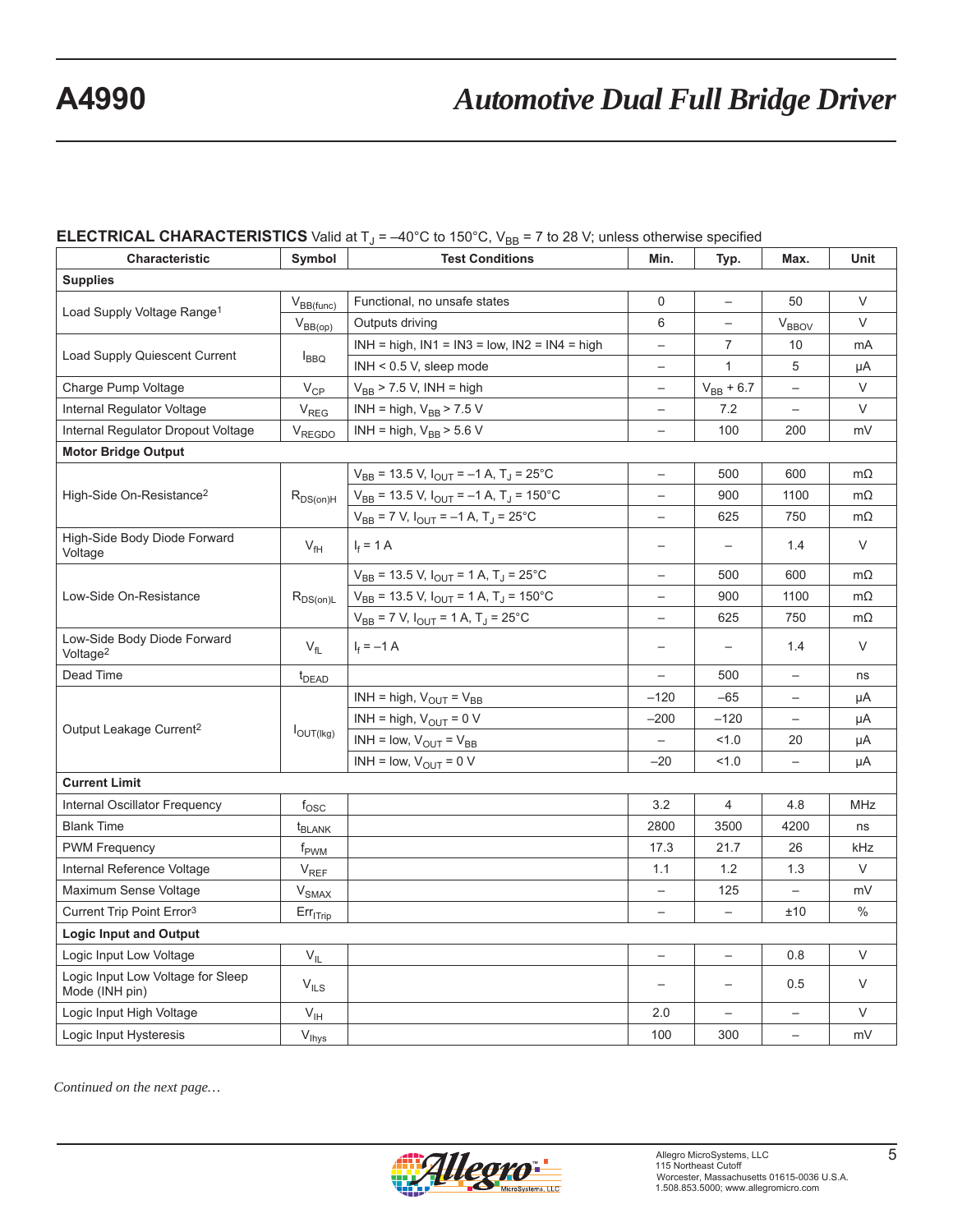#### **ELECTRICAL CHARACTERISTICS** Valid at  $T_J = -40^{\circ}$ C to 150 $^{\circ}$ C, V<sub>BB</sub> = 7 to 28 V; unless otherwise specified

| <b>Characteristic</b>                                       | Symbol                          | <b>Test Conditions</b>                       | Min.                     | Typ.                     | Max.                     | Unit        |  |  |
|-------------------------------------------------------------|---------------------------------|----------------------------------------------|--------------------------|--------------------------|--------------------------|-------------|--|--|
| Logic Input and Output (continued)                          |                                 |                                              |                          |                          |                          |             |  |  |
| Logic Input Pull-Down Current<br>(IN1, IN3, INH pins)       | $I_{PD}$                        | $IN1 = IN3 = INH = 2 V$                      |                          | 25                       | 50                       | μA          |  |  |
| Logic Input Pull-Up Current (IN2, IN4<br>pins) <sup>2</sup> | $I_{PU}$                        | $IN2 = IN4 = 0.8 V$                          | $-10$                    | $-25$                    | $-50$                    | μA          |  |  |
| Logic Output Low Voltage (EF1, EF2<br>pins)                 | $V_{OL}$                        | $EF1 = EF2 = 2 mA$                           |                          | 0.2                      | 0.4                      | $\vee$      |  |  |
| Logic Output Leakage <sup>2</sup>                           | $I_{O(lkg)}$                    | $0 V < V_0 < V_{DD}$                         | $-1$                     | $\overline{\phantom{m}}$ | $\mathbf{1}$             | μA          |  |  |
| Logic Input Pulse Filter Time (IN1,<br>IN2, IN3, IN4 pins)  | $t_{\text{PIN}}$                |                                              |                          | 80                       |                          | ns          |  |  |
| Sleep Mode Delay                                            | $t_{\scriptstyle \text{SLEEP}}$ | From INH going low until sleep mode          | $\overline{\phantom{0}}$ | 300                      | $\qquad \qquad -$        | μs          |  |  |
| Wake-up from Reset                                          | $t_{EN}$                        |                                              |                          |                          | $\overline{2}$           | ms          |  |  |
| <b>Diagnostics and Protection</b>                           |                                 |                                              |                          |                          |                          |             |  |  |
| VBB Overvoltage Turn-Off Voltage                            | <b>V<sub>BBOV</sub></b>         | V <sub>BB</sub> rising                       | 32                       | 34                       | 36                       | $\vee$      |  |  |
| <b>VBB Overvoltage Hysteresis</b>                           | V <sub>BBOVhys</sub>            |                                              | $\overline{2}$           |                          | 4                        | $\vee$      |  |  |
| <b>VBB Undervoltage Threshold</b>                           | $V_{BBUV}$                      | $V_{BB}$ falling                             | 5.2                      | 5.5                      | 5.8                      | $\vee$      |  |  |
| <b>VBB Undervoltage Hysteresis</b>                          | $V_{BBhys}$                     |                                              | 500                      | 760                      | $\overline{\phantom{0}}$ | mV          |  |  |
| <b>VREG Undervoltage Threshold</b>                          | V <sub>REGUV</sub>              | $V_{REG}$ falling                            | 4.6                      | 4.8                      | 4.95                     | $\vee$      |  |  |
| <b>VREG Undervoltage Hysteresis</b>                         | VREGhys                         |                                              | 250                      | 370                      |                          | mV          |  |  |
| High-Side Overcurrent Threshold                             | $I_{OCH}$                       | Sampled after t <sub>SCT</sub>               | 1.4                      | 2.05                     | 2.65                     | A           |  |  |
| <b>High-Side Current Limit</b>                              | <b>ILIMH</b>                    | Active during tscT                           | 3                        | 5.5                      | 8                        | A           |  |  |
| Low-Side Overcurrent Sense Voltage                          | $V_{OCL}$                       | Sampled after t <sub>SCT</sub>               | 210                      | 250                      | 290                      | mV          |  |  |
| Overcurrent Fault Delay                                     | $t_{\scriptstyle\rm SCT}$       |                                              | 1500                     | 2000                     | 2700                     | ns          |  |  |
| Open Load Current                                           | $I_{\text{OLP}}$                |                                              | 6                        | 12                       | 20                       | mA          |  |  |
| Open Load Fault Delay                                       | $t_{\text{dOLP}}$               |                                              | 717                      | 896                      | 1075                     | μs          |  |  |
| Overtemperature Shutdown                                    | $T_{\text{JF}}$                 | Temperature increasing                       | 155                      | 170                      | $\overline{\phantom{0}}$ | $\rm ^{o}C$ |  |  |
| Overtemperature Hysteresis                                  | $T_{Jhys}$                      | Recovery = $T_{\text{JF}} - T_{\text{Jhvs}}$ | $\overline{\phantom{a}}$ | 15                       | $\qquad \qquad -$        | $\rm ^{o}C$ |  |  |

<sup>1</sup>V<sub>BB(func)</sub> function is correct but parameters may not meet specification when 7 V > V<sub>BB</sub> or V<sub>BB</sub> > 28 V. Outputs not operational above V<sub>BBOV</sub> or below V<sub>REGUVL</sub>. below V<sub>REGUVL</sub>.<br><sup>2</sup>For input and output current specifications, negative current is defined as coming out of (sourcing) the specified device pin.

3Current Trip Point Error is the difference between the actual current trip point and the target current trip point, referred to maximum full scale (100%) current:  $Err_{Tip} = 100 \times (I_{TripActual} - I_{TripTarget}) / I_{FullScale}$  (%).

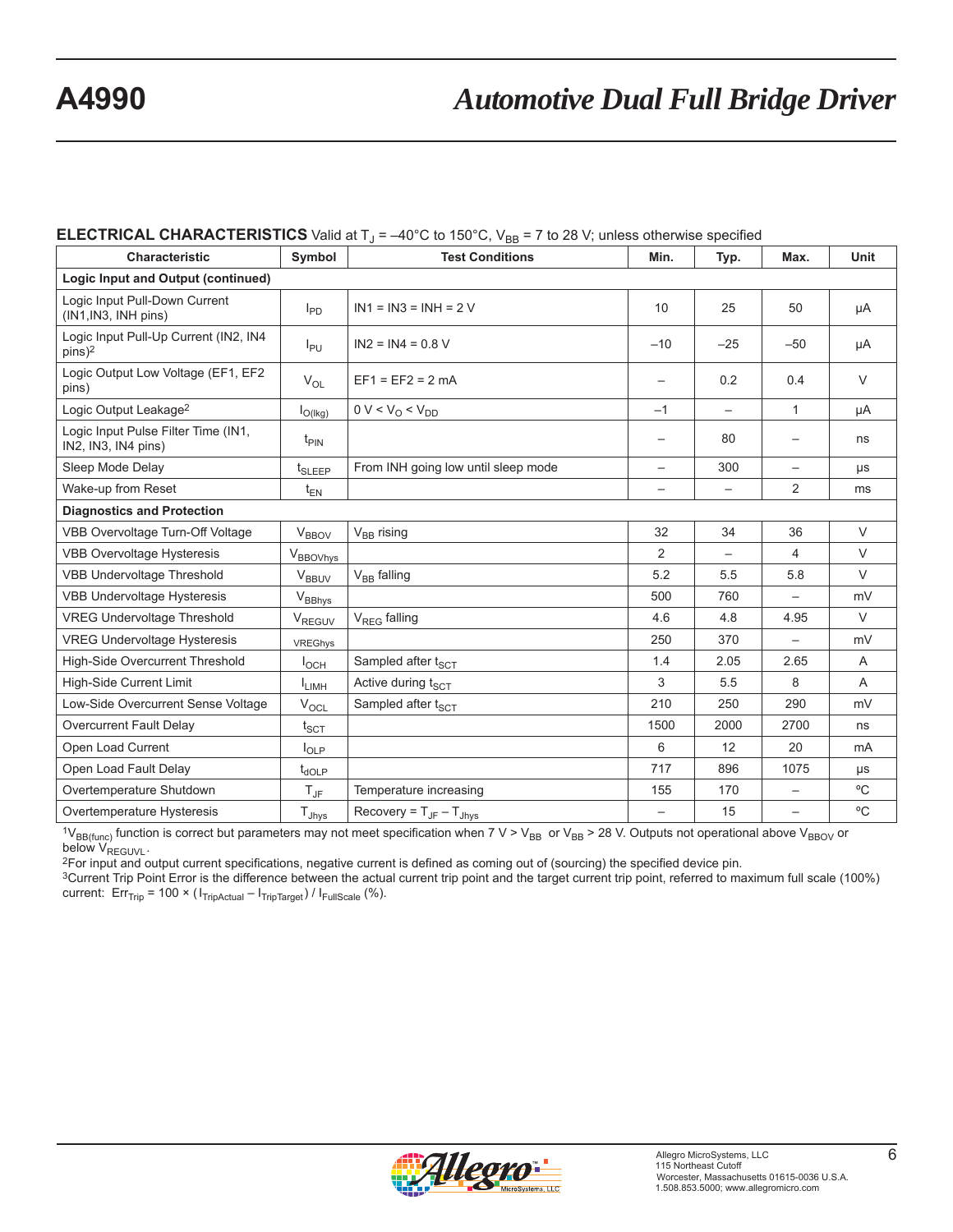#### **Table 1. Functional Truth Table**

| Input/Output                                                     |                 |                 |                  |                  | <b>Functional State</b> |                                |                              |  |  |  |
|------------------------------------------------------------------|-----------------|-----------------|------------------|------------------|-------------------------|--------------------------------|------------------------------|--|--|--|
|                                                                  | <b>Phase A</b>  |                 |                  |                  |                         |                                |                              |  |  |  |
| <b>INH</b>                                                       | IN <sub>1</sub> | IN <sub>2</sub> | OUT <sub>1</sub> | OUT <sub>2</sub> | <b>Mode</b>             | <b>Stepper Motor Operation</b> | <b>DC Motor Operation</b>    |  |  |  |
|                                                                  | X               | X               | Ζ                | Ζ                | Sleep                   | Low current consumption        | Low current consumption      |  |  |  |
| н                                                                | Ζ               | Z               | L                | L                | Brake: low side         | No phase current               | Low-side brake               |  |  |  |
| Н                                                                |                 | L               |                  | H                | Current driven negative | Negative phase current         | Motor turns counterclockwise |  |  |  |
| Н                                                                |                 | H               | L                | L                | Low-side recirculation  | No current                     | Low-side brake               |  |  |  |
| н                                                                | н               | L               | H                | H                | High-side recirculation | No current                     | High-side brake              |  |  |  |
| н                                                                | н               | Н               | н                | L                | Current driven positive | Positive phase current         | Motor turns clockwise        |  |  |  |
|                                                                  |                 |                 |                  |                  | <b>Phase B</b>          |                                |                              |  |  |  |
| OUT <sub>3</sub><br>OUT4<br><b>INH</b><br>IN <sub>3</sub><br>IN4 |                 |                 |                  |                  | Mode                    | <b>Stepper Motor Operation</b> | <b>DC Motor Operation</b>    |  |  |  |
|                                                                  | X               | X               | Z                | Ζ                | Sleep                   | Low current consumption        | Low current consumption      |  |  |  |
| н                                                                | Ζ               | Z               | L                | L                | Brake: low side         | No phase current               | Low-side brake               |  |  |  |
| Н                                                                |                 | L               |                  | H                | Current driven negative | Negative phase current         | Motor turns counterclockwise |  |  |  |
| н                                                                |                 | H               |                  | L                | Low-side recirculation  | No current                     | Low-side brake               |  |  |  |
| н                                                                | H               | L               | H                | H                | High-side recirculation | No current                     | High-side brake              |  |  |  |
| н                                                                | H               | H               | H                | L                | Current driven positive | Positive phase current         | Motor turns clockwise        |  |  |  |

 $X =$  don't care,  $Z =$  high-impedance

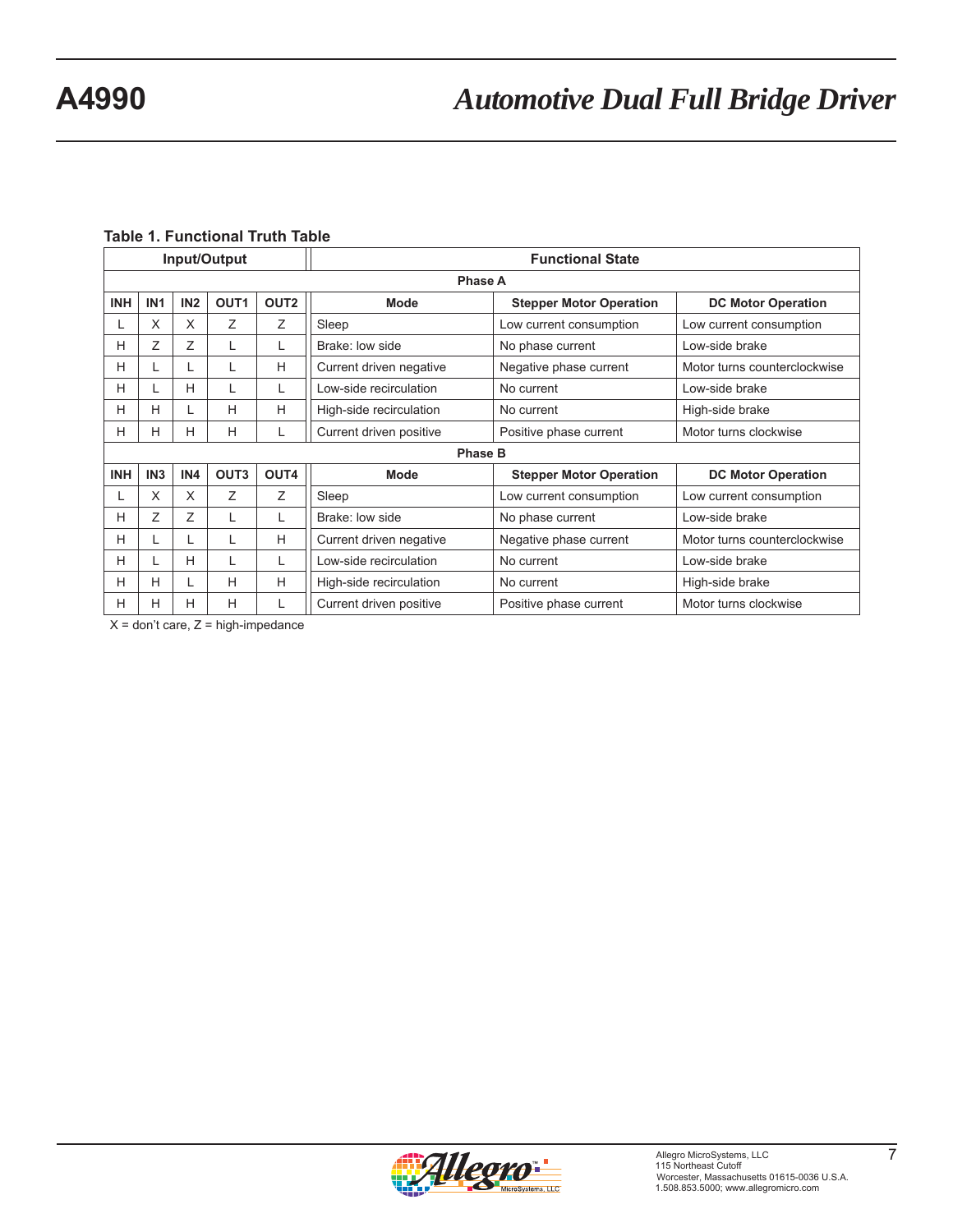

Figure 1. Stepper Motor Input and Output Sequence Timing Diagram



Figure 2. Brush DC Motor Input and Output Sequence Timing Diagram (phase B names shown in parentheses)

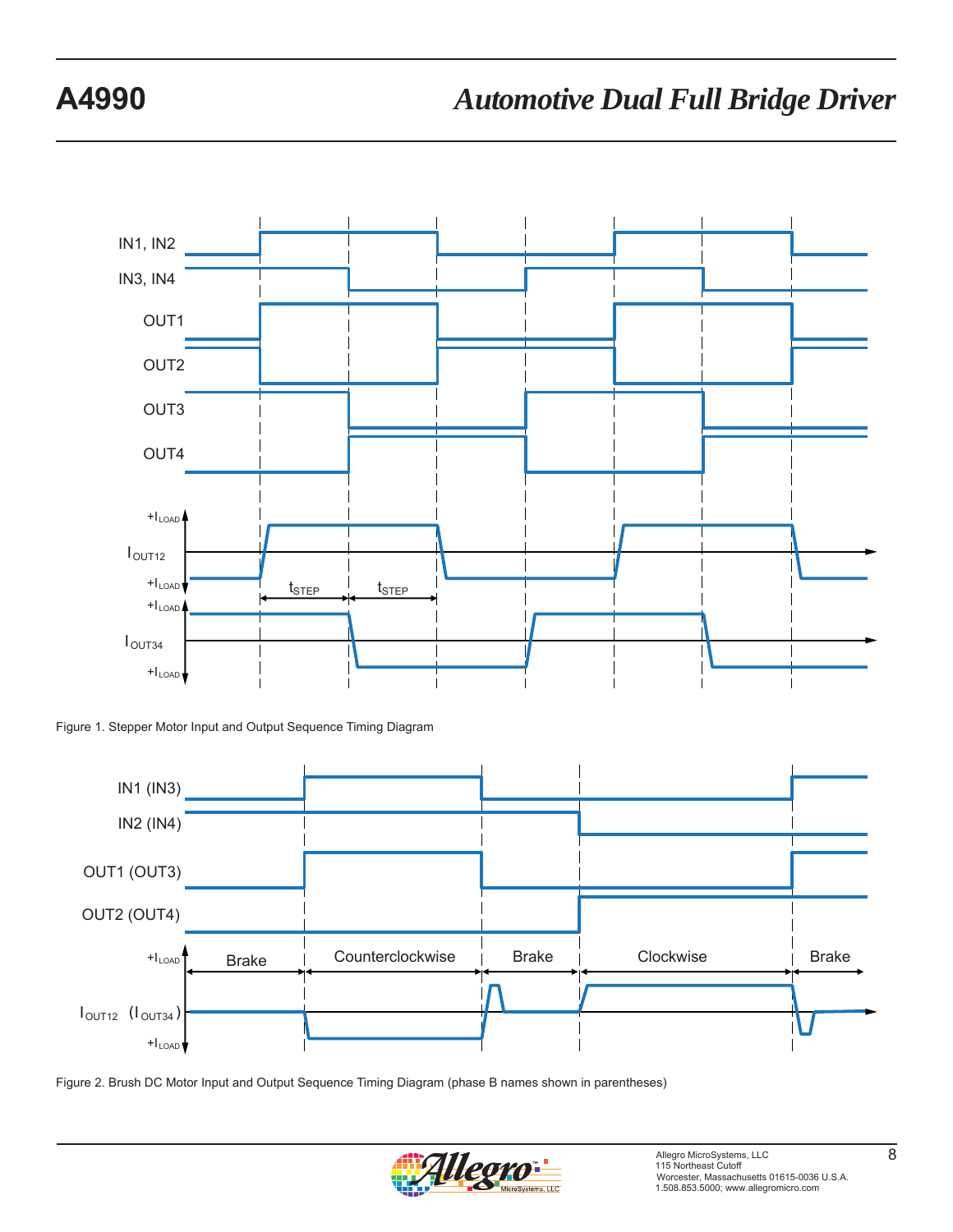# **Functional Description**

The A4990 is an automotive dual full bridge driver suitable for high temperature applications such as headlamp bending and leveling, throttle control, and fuel recirculation control. It is also suitable for other low-current stepper applications, such as air conditioning and venting.

The device provides two full-bridge drivers for stepper motors and small brush DC motors. Each full-bridge uses DMOS power devices with integrated freewheeling diodes and the control circuit prevents cross-conduction, or shoot-through, when switching between high-side and low-side drives.

The A4990 drives stepper motors with full current, in either direction in each phase, allowing two-phase on, full-step operation. It drives DC motors in both directions and has brake capability. A single input turns-off all bridges, allowing all motors to coast. All control modes can easily be achieved using 3, 4 or 5 outputs from a standard parallel interface of a microcontroller.

The current in each phase of the stepper motor is regulated by a fixed frequency, peak detect PWM current regulator. The motor peak current can be limited by the values selected for external sense resistors, providing higher efficiency, reduced motor heating, and longer motor life.

The outputs are protected from short circuits to supply and to ground, and low load-current detection is included. Chip level protection includes: overtemperature shutdown, and overvoltage and undervoltage lockout. Faults are indicated by two error flags.

### **Pin Functions**

*VBB* Main motor supply and chip supply for internal logic, regulators, and charge pump. Both VBB pins must be connected to the main supply and each decoupled to ground with a ceramic capacitor. A low ESR electrolytic capacitor must be connected between the main supply and ground to provide motor switching currents.

*CP1 and CP2* Pump capacitor connection for charge pump. Connect a 100 nF / 50 V ceramic capacitor between CP1 and CP2.

*VCP* Above-supply voltage for high-side drive. A 100 nF / 16 V ceramic capacitor should be connected between VCP and VBB to provide the pump storage reservoir.

*VREG* Regulated supply for bridge gate drives. A 470 nF / 10 V ceramic capacitor should be connected between VREG and ground.

*GND* Chip ground. Connect to supply ground.

*OUT1 and OUT2* Motor connection for phase A. Positive motor phase current direction is defined as flowing from OUT1 to OUT2.

*OUT3 and OUT4* Motor connection for phase B. Positive motor phase current direction is defined as flowing from OUT3 to OUT<sub>4</sub>

**SENS12** Phase A current sense. Connect sense resistor between SENS12 and GND.

*SENS34* Phase B current sense. Connect sense resistor between SENS34 and GND.

*IN1* Control input for OUT1 with internal pull-down.

*IN2* Inverted control input for OUT2 with internal pull-up.

*IN3* Control input for OUT3 with internal pull-down.

*IN4* Inverted control input for OUT4 with internal pull-up.

*INH* Inhibit control input. Controls activity of bridge outputs. When held low, deactivates the outputs, that is, turns-off all output bridge FETs and the A4990 enters sleep mode.

*EF1* Error flag output 1. Combines with EF2 to indicate active fault status. Open drain output requiring an external pull-up resistor to the logic supply voltage.

*EF2* Error flag output 2. Combines with EF1 to indicate active fault status. Open drain output requiring an external pull-up resistor to the logic supply voltage.

#### **Operation**

The two full-bridges in the A4990 are each controlled by two logic inputs, one input for each half bridge (IN1 for OUT1, and so forth), according to the logic shown in table 1. The two bridges are controlled independently except for the INH input which turns-off all outputs and puts the A4990 into low current sleep mode.

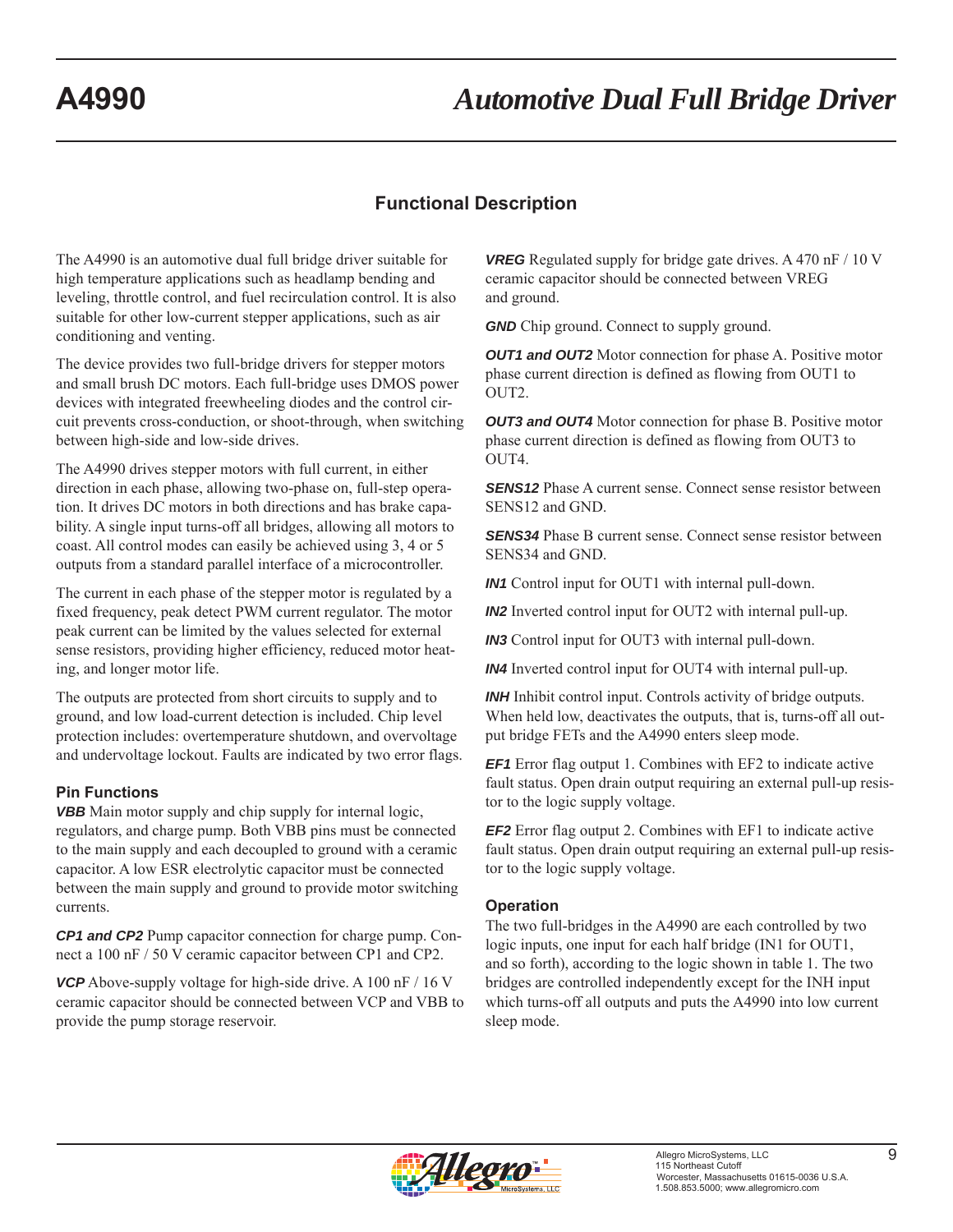The two bridges in the A4990 can be used to drive a single, two-phase bipolar stepper motor or two bidirectional brush DC motors:

- *Stepper Motor* A two-phase stepper motor is made to rotate by sequencing the relative currents in each phase using the four inputs as shown in figure 1. In its simplest form, each phase in turn is fully energized by applying a forward or reverse voltage to each winding in sequence.
- *Brush DC Motor* A brush DC motor can be driven by each full-bridge, in both directions as shown in figure 2. In addition to controlling rotation direction, the two control inputs for each bridge can be used to provide PWM speed control and motor braking.

The operating modes for each motor type are listed in table 1.

*Current Limiting* The A4990 includes a PWM current control function that can be used to limit the phase current with changes in the operating temperature and voltage. This prevents overheating in the motor at high supply voltage or low temperatures. The PWM current control function in the A4990 can be used to limit the current in each phase independently. The current limit function is only active when other factors, such as motor phase R/L, motor speed, or supply voltage do not limit the phase current.

For each of the two phases, the currents are measured in the full-bridge using a sense resistor, RSx, with voltage feedback to the respective SENSx pin. The target current level,  $I_{PHASEx}$ , is defined as:

$$
I_{\text{PHASEx}} = V_{\text{REF}} / (16 \times R_{\text{Sx}})
$$

where

V<sub>REF</sub> is the internal reference voltage, and

 $R_{Sx}$  is the phase sense resistor value.

**Table 2: Phase Output Current versus Sense Resistor Value**  $V_{\text{per}} = 1.2 V$ 

| * KEF                                    | $\cdots$             |                            |                      |
|------------------------------------------|----------------------|----------------------------|----------------------|
| $\mathsf{R}_{\mathsf{S}}$<br>$(m\Omega)$ | <b>PHASE</b><br>(mA) | $R_{\rm S}$<br>$(m\Omega)$ | <b>PHASE</b><br>(mA) |
| 75                                       | 1000                 | 150                        | 500                  |
| 82.5                                     | 909                  | 187                        | 401                  |
| 93.1                                     | 806                  | 249                        | 301                  |
| 107                                      | 701                  | 374                        | 201                  |
| 124                                      | 605                  | 750                        | 100                  |

Table 2 provides some typical currents using E96 series resistor values.

The current comparison is ignored at the start of the PWM on-time for a duration referred to as the *blank time*. The blank time is necessary to prevent any capacitive switching currents from causing a peak current detection.

*Cross-Conduction* Each leg (high-side, low-side pair) of a bridge is protected from cross-conduction, or shoot-through, by a fixed dead time,  $t_{\text{DEAD}}$ . This is the time between switching-off one FET and switching-on the complementary FET. Cross-conduction is prevented by lock-out logic in each driver pair.

#### **Diagnostics**

The A4990 integrates a number of diagnostic features to protect the driver and load as far as possible from fault conditions and extreme operating environments. Some of these features automatically disable the current drive to protect the outputs and the load. Others only provide an indication of the likely fault status, by setting the error flags, EF1 and EF2. The full fault table is shown in table 3.

**Overcurrent** An overcurrent fault condition is usually caused when an output is shorted to the supply or to ground, or the motor phase terminals are shorted together. An overcurrent condition must exist for longer than the Overcurrent Fault Delay,  $t_{SCT}$ , before EF2 is set to low and the outputs are disabled. After the outputs have been disabled they remain latched in this state until the power is switched-off or the INH input is taken low.

The timer for the short detection delay,  $t_{SCT}$ , is started when an overcurrent first occurs. If the overcurrent is still present at the end of the short detection delay time, then a short fault will be generated and latched. If the overcurrent goes away before the short detection delay time is complete, then the timer is reset and a fault is generated.

#### **Table 3: Fault Table**

| FF1 | FF <sub>2</sub> | <b>Fault Condition</b>            | Latched | Outputs  | Priority |
|-----|-----------------|-----------------------------------|---------|----------|----------|
| н   | н               | No fault                          |         | Active   |          |
| н   | н               | Undervoltage                      | No      | Disabled |          |
| н   |                 | Overcurrent                       | Yes     | Disabled | 3        |
|     | н               | Open Load                         | No      | Active   | 2        |
|     |                 | Overvoltage or<br>Overtemperature | No      | Disabled |          |

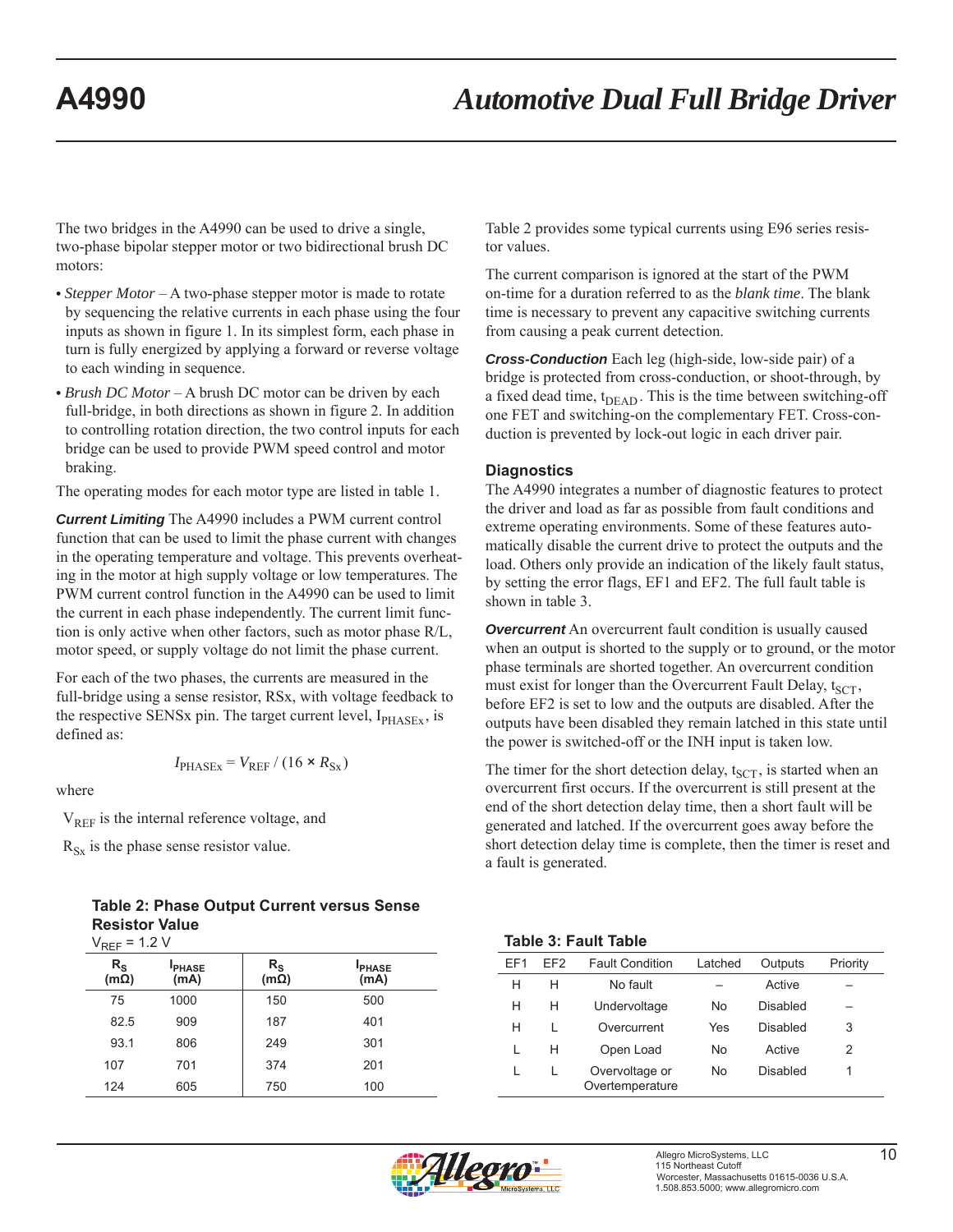The overcurrent fault detection functions are described in detail as follows:

• *Short to Supply* – A short from any of the motor connections to the motor supply (VBB) is detected by monitoring the voltage across the low-side current sense resistor for each phase. This gives a direct measurement of the current through the low side of the bridge.

When a low-side FET is in the on-state, the voltage across the sense resistor, under normal operating conditions, should never be more than the Maximum Sense Voltage,  $V_{SMAX}$ . In this state, an overcurrent is determined to exist when the voltage across the sense resistor exceeds the Low-Side Overcurrent Sense Voltage,  $V_{\text{OCL}}$ , typically 2 times  $V_{\text{SMAX}}$ . The actual overcurrent that  $V_{\text{OCL}}$  represents is determined by the value of the sense resistor and is typically 2 times  $I_{\text{SMAX}}$ .

• *Short to Ground* – A short from any of the motor connections to ground is detected by directly monitoring the current through each of the high-side FETs in each bridge

 When a high-side FET is in the on-state, the maximum current is typically always less than 1 A. In this state, an overcurrent is determined to exist when the current through the active high-side FET exceeds the High-Side Overcurrent Threshold,  $I_{OCH}$ . Note that, when a short to ground is present, the current through the high-side FET is limited to the High-Side Current Limit,  $I_{LIMH}$ , during the Overcurrent Fault Delay,  $t_{SCT}$ . This prevents large negative transients at the phase output pins when the outputs are switched-off.

**Open Load** An open load fault condition is detected if the output current remains below the open load current level,  $I_{OLP}$ , for longer than the Open Load Delay,  $t_{\text{dOLP}}$ , 896 μs (typ).

When an open load fault appears, EF1 will go low indicating the fault but no other action will be taken. If the output current increases above the limit then the fault is removed and EF1 will go high.

**Overvoltage** If the motor supply voltage, V<sub>BB</sub>, rises above the overvoltage threshold,  $V_{\text{BBOV}}$ , the A4990 will disable the outputs and both EF1 and EF2 will go low indicating the fault. (Note that this setting of the EFx flags also can indicate an overtemperature fault condition.) The overvoltage level has a hysteresis voltage,  $V_{\text{BBOVhvs}}$ . When the motor supply voltage goes below the overvoltage threshold by more than  $V_{BBOVhys}$ , then the outputs will be re-enabled and EF1 and EF2 will go high.

*Overtemperature* If the chip temperature rises above the overtemperature threshold,  $T_{\text{JF}}$ , then EF1 and EF2 will go low and the outputs will be disabled. (Note that this setting of the EFx flags also can indicate an overvoltage fault condition.) Disabling the outputs helps to prevent a further increase in the chip temperature. The overtemperature level has a hysteresis temperature,  $T_{Jhys}$ . When the temperature drops below the overtemperature threshold by more than  $T_{Jhys}$ , then the outputs will be re-enabled and EF1 and EF2 will go high. If the temperature is not reduced sufficiently, then the A4990 will cycle in and out of overtemperature protection, depending on the thermal time constants of the circuit assembly and its environment.

**Undervoltage** If the supply voltage, V<sub>BB</sub>, goes below its undervoltage threshold, V<sub>BBUV</sub>, or if the voltage of the internal regulator,  $V_{REG}$ , goes below its undervoltage threshold,  $V_{REGUV}$ , then the A4990 will disable all the bridge outputs. Note that this fault condition does not affect the fault flag outputs (EF1 and EF2).

The A4990 will re-enable the bridge outputs when both  $V_{BB}$ and  $V_{REG}$  have risen above the respective undervoltage turn-on voltages, after a short delay. Both  $V_{BB}$  and  $V_{REG}$  undervoltage detectors have hysteresis,  $V_{BBhys}$  and  $V_{REGhys}$  respectively, so the turn-on voltage for  $V_{BB}$  is  $V_{BBUV} + V_{BBhys}$ , and for  $V_{REG}$  is  $V_{REGUV} + V_{REGhys}$ .

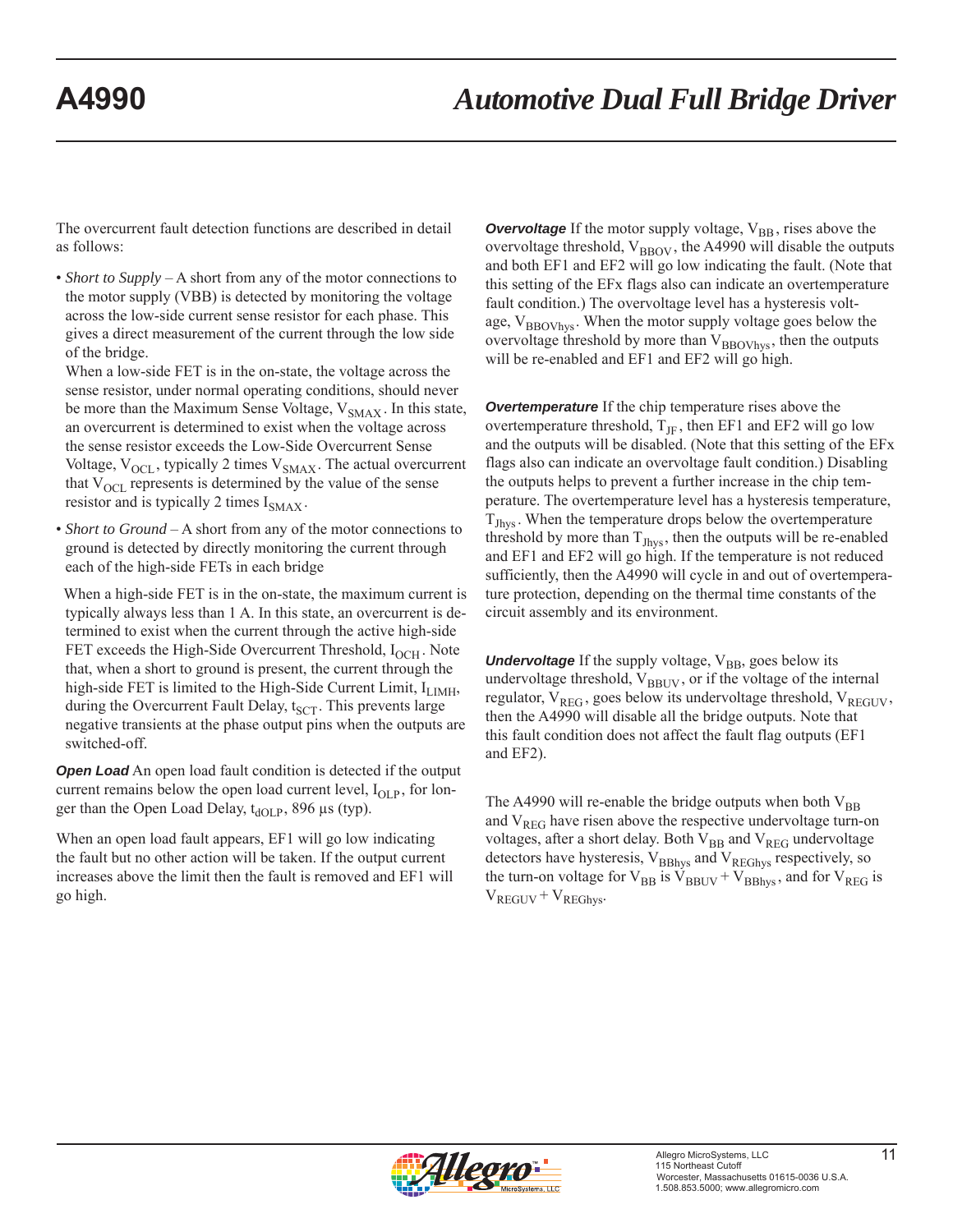### **Package LP, 20-Pin TSSOP** with Exposed Thermal Pad





For Reference Only; not for tooling use (reference MO-153 ACT) Dimensions in millimeters Dimensions exclusive of mold flash, gate burrs, and dambar protrusions

Exact case and lead configuration at supplier discretion within limits shown

 $\underline{A}$  Terminal #1 mark area

B Reference land pattern layout (reference IPC7351<br>SOP65P640X110-21M);

All pads a minimum of 0.20 mm from all adjacent pads; adjust as necessary to meet application process requirements and PCB layout tolerances; when mounting on a multilayer PCB, thermal vias at the exposed thermal pad land can improve thermal dissipation (reference EIA/JEDEC Standard JESD51-5)

 $\triangle$  Exposed thermal pad (bottom surface)